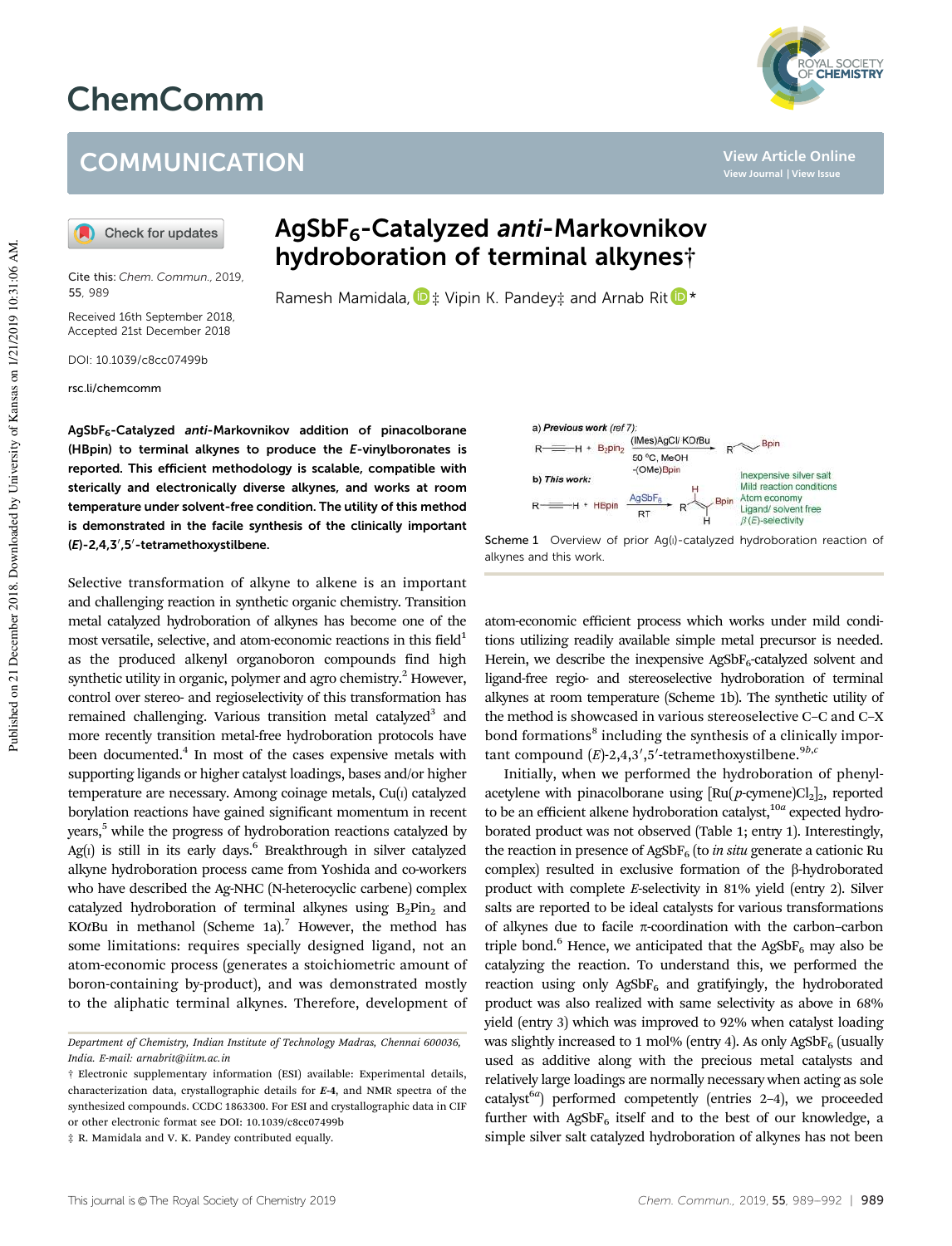Table 1 Optimization of the hydroboration reactions



*a* Reaction conditions: phenylacetylene  $(1 \text{ mmol})$ , pinacolborane  $(1.1 \text{ mmol})$ .<br>*b* All are isolated vields and the product configuration is determined by All are isolated yields and the product configuration is determined by <sup>1</sup>H NMR analysis.<sup>*c*</sup> No borylated product was observed; ND: not detected. <sup>*d*</sup> 0.4 mol% AgSbF<sub>6</sub> was also used. <sup>*e*</sup> B<sub>2</sub>pin<sub>2</sub> instead of HBpin and 0.5 mL toluene were used.

reported so far. Other silver salts were found to be relatively less efficient (entries 5–7).

With these optimized reaction conditions, we focused on the substrate scope of the present catalytic method. We were pleased to find that the hydroboration of electronically and sterically very different terminal alkynes were efficiently attained in regio- and stereoselective manner producing only the  $\beta(E)$ -hydroborated product (Table 2). Present hydroboration method offers excellent regioselectivity when compared to that achieved using copper/ silver catalysts.<sup>5*b*,*c*,7</sup> Phenyl ring bearing electron-donating substituents afforded the product in better yields  $(E-2)$  to  $E-4$ ; 81–89%) as compared to the electron-withdrawing substituents ( $E$ -5 to  $E$ -7; 68-82%). Thus, most likely the reactive intermediate is stabilized effectively by an electron-donating substituent on the phenyl ring. It is important to note that the ester group is fully preserved during the process  $(E-6)$ . The presence of methoxy group on the phenyl ring somewhat reduced the activity and therefore, longer reaction time and/or higher catalyst loading are required to attain the products in higher yields  $(E-8$  to  $E-10)$ . Satisfyingly, 1-ethynyl-3,5-dimethoxy benzene was also found to be hydroborated and the compound  $E$ -10,<sup>9*a*</sup> precursor for the synthesis of clinically important compounds, was isolated in excellent yield of 91%.

Poly-aromatic compounds 2-ethynylnaphthalene (E-11), 6-methoxy-2-ethynylnaphthalene (E-12), 1-ethynylnaphthalene  $(E-13)$  and 9-ethynylphenanthrene  $(E-14)$  also yielded the desired compounds in good to excellent yields of 64–92%. Observation of moderate yields for E-13 and E-14 might be reflecting the steric influence of the axial hydrogen. Heteroaromatic alkyne such as 3-ethynyl thiophene (E-15, 86%) also worked well. Electronically different alkynes such as phenylpropargylether  $(E-16)^{11}$  and propargylbenzoate  $(E-17)$  also provided the products in 56% and 66%, respectively although higher catalyst loading and time are necessary.

To our delight, aliphatic alkynes such as 1-hexyne (E-18, 79%) and 1-decyne ( $E$ -19, 68%) delivered only the  $\beta$ -hydroborated products in good yields. This demonstrates the potential of the Table 2 Substrate scope for  $\beta(E)$ -selective hydroboration of terminal alkynes



*<sup>a</sup>* Reaction conditions: alkyne (1 mmol), pinacolborane (1.1 mmol), 1 mol% AgSbF<sub>6</sub>, 24 h, all are isolated yields.  $\overline{b}$  Reactions were performed for 48 h. <sup>c</sup> 0.5 mL toluene was added. <sup>d</sup> 2 mol% AgSbF<sub>6</sub> was used. <sup>e</sup> 2 mmol of HBpin was used. <sup>*f*</sup> 2.2 mmol of HBpin was used. <sup>*g*</sup> 3 mol%  $AgSbF<sub>6</sub>$ , 3.3 mmol of HBpin were used.

current method as it is regiospecific, atom-economic, and works well under solvent-free mild condition using a ligand-free simple silver salt when compared with the previously reported  $Pd(n)$ Ag(I)-catalyst system.3*c*,7

Stereoselective hydroboration of polyynes is an important process as the corresponding borylated products find versatile synthetic applications in fluorescent dyes and light-emitting copolymers.<sup>12</sup> Satisfyingly, 1,4-diethynylbenzene  $(E-20, 45%)$ and 1,3,5-triethynylbenzene (E-21, 78%) also produced the desired products with complete  $\beta(E)$ -selectivity. Previously,  $E$ -21 was synthesized employing an expensive Rh-phosphine based catalyst system in relatively high catalyst loading along with additive (to achieve exclusive *E*-selectivity).<sup>12</sup>

To explore the suitability of this catalytic system in chemoselective hydroboration, 1:1 mixture of styrene and phenylacetylene was reacted with pinacolborane and only the hydroboration of phenylacetylene (81% yield) was observed and 79% of the styrene was recovered (Scheme 2a). We further examined substrates installed with both alkyne and alkene/nitrile moiety<sup>10</sup> at the *para*positions of a phenyl ring in hydroboration. Gratifyingly, present catalyst system showed excellent functional group tolerance for alkene and nitrile and afforded the corresponding alkyne hydroborated products  $E-22$  (72%) and  $E-23$  (48%), respectively without affecting the alkene/nitrile group (Scheme 2b).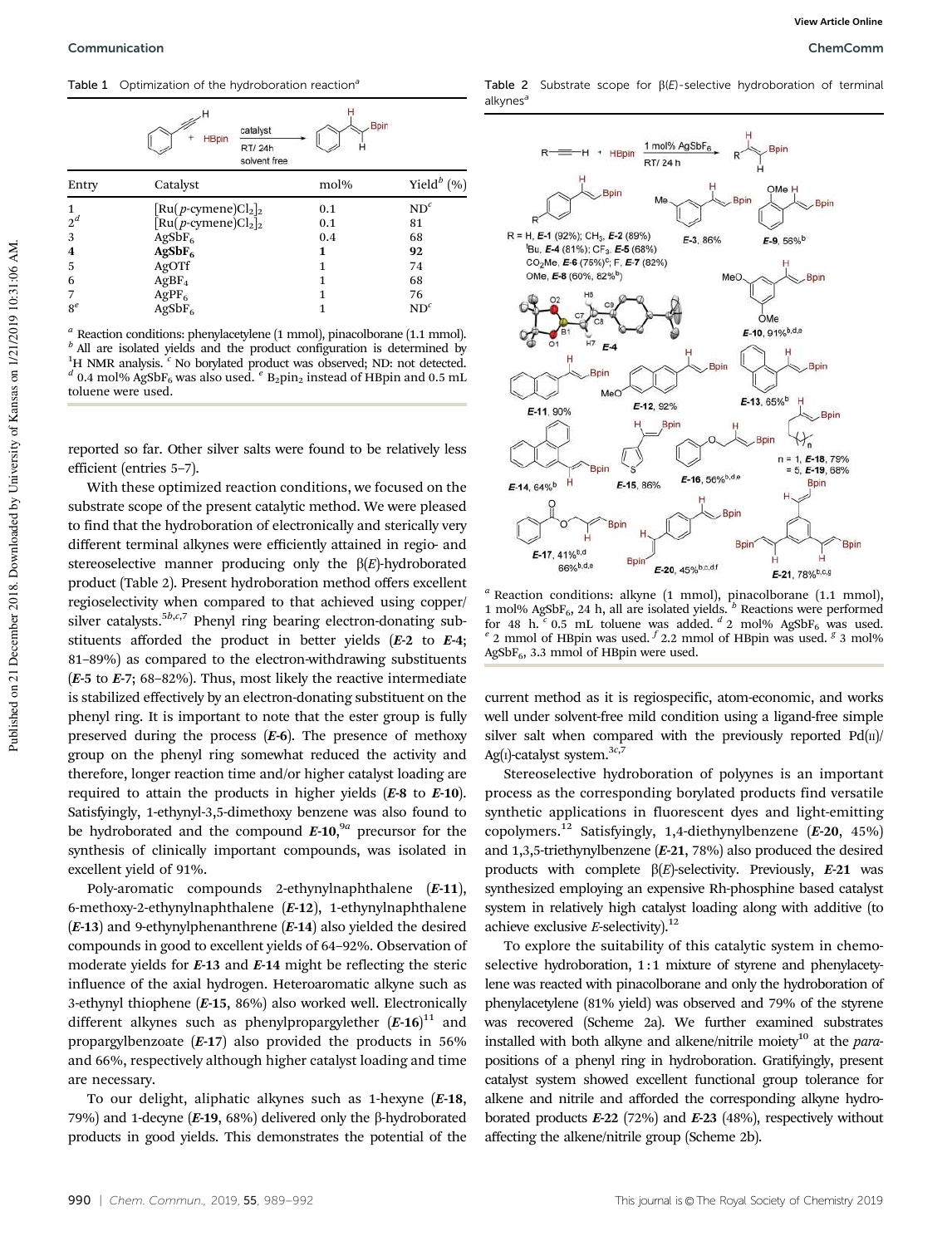



Notably, this catalyst system also works efficiently for largescale synthesis as demonstrated by gram scale reaction of phenylacetylene (10 mmol) under the optimized conditions producing E-1 in 82% isolated yield.

The usefulness of the produced styrenyl boronates was showcased by the selected stereoselective conversion of E-1 into various other compounds (Scheme 3). Vinyl halides, $^{8b,i}$  important coupling partners in various transition-metal-catalyzed syntheses, were obtained in good yields of 75–78% (Scheme 3a–c). Reversal of nucleophilic character of E-1 into electrophilic one *via* derivatization allowed us to couple  $E-1$  and  $1a$  to perceive the *E*,*E*-diene  $24^{13}$  in 74% yield. Vinyl azide<sup>8*d*</sup> was prepared *via* Cu-mediated reaction with sodium azide in 60% yield (Scheme 3b). Furthermore, compound 1e, one of the valuable enol ethers for various organic transformations, was also attained readily in 81% yield (Scheme 3d).<sup>8c</sup> To demonstrate further, a Suzuki-Miyaura cross-coupling reaction between E-1 and 4-bromobenzotrifluoride afforded the corresponding *trans*-stilbene derivative 1f in 77% yield (Scheme 3e). In addition, syntheses of some other important molecules with  $B(OH)_2/BF_3K$  functionalities and phenylacetaldehyde possibly could also be perceived as related reactions are known.<sup>8a,e,h</sup>



Scheme 3 Various stereoselective C–C and C-heteroatom bond formation reactions of compound E-1. Reaction conditions: for 1a and 1b isolated E-1 was used;  ${}^{a}$ NaOH (3 M, 1.5 mmol), I<sub>2</sub> (1 mmol), THF, RT, 20 min.  ${}^{b}$ NaX  $(X = N_3, Br; 1.25 mmol)$ ,  $CuSO_4·5H_2O$  (0.5 mmol), MeOH, RT, 4-12 h.  $\rm ^cCuCl_2$  (1 mmol), THF/H<sub>2</sub>O, 70  $\rm ^cC$ , 16 h.  $\rm ^dNEt_3$  (2 mmol), allyl alcohol (3 mL), Cu(OAc)<sub>2</sub> (1 mmol), RT, 16 h.  $e$ NaOH (1 mmol), Pd(PPh<sub>3</sub>)<sub>4</sub> (5 mol%), 1,4-dioxane, 100 °C, 16 h.



Scheme 4 Synthesis of (E)-2,4,3',5'-tetramethoxystilbene (TMS) utilizing E-10.

Encouraged by the efficient synthesis of compound 1f, the synthesis of *trans-2,4,3',5'*-tetramethoxystilbene (TMS, E-25) which is a potent and selective human cytochrome P450 1B1 inhibitor<sup>9b</sup> and induces apoptotic cell death in human promyelocytic leukemic HL-60 cells<sup>9c</sup> was also realized *via* coupling of  $E$ -10 and 1-iodo-2,4-dimethoxybenzene (Scheme 4).

In order to probe the reaction mechanism various controlled experiments were carried out. Initially, during the addition of pinacolborane to  $AgSbF_6$ , formation of a black precipitate along with the liberation of gas was observed. The release of  $H_2$  is supported by *in situ* <sup>1</sup>H NMR of a reaction between AgSbF<sub>6</sub> with HBpin (singlet at 4.52 ppm in toluene- $d_8$ ) and the mercury dropping test<sup>14a</sup> suggests the homogeneous nature of the process (89% isolated yield of E-1). Furthermore, the reaction of 1-deuterio-2-phenylacetylene with pinacolborane gave the  $E$ -styrenylboronate with deuterium at the  $\beta$ -carbon which indicates that 1,2-hydrogen migration is not involved in the catalytic process.<sup>3b</sup> In addition, the presence of radical scavenger such as TEMPO, BHT, and CuCl2<sup>14b</sup> resulted in either drastically decreased yield of E-1 or the complete inhibition of the reaction (Scheme 5). This indicates that the catalytic cycle is proceeding *via* a radical pathway and inhibition of the reaction in presence of CuCl<sub>2</sub> suggests that a single electron transfer (SET) process is involved.<sup>14b</sup>

Based on our experimental findings along with previous literature reports, $15$  a plausible reaction mechanism is proposed (Scheme 6). An electron transfer from pinacolborane *via* homolytic cleavage of B–H bond to  $AgSbF_6$  possibly reduces Ag(I) to Ag(0) under generation of  $[\text{BpinSbF}_6]^{16}$  and a hydrogen radical



Scheme 5 Radical scavenger experiments.



Scheme 6 Proposed mechanism for hydroboration process.